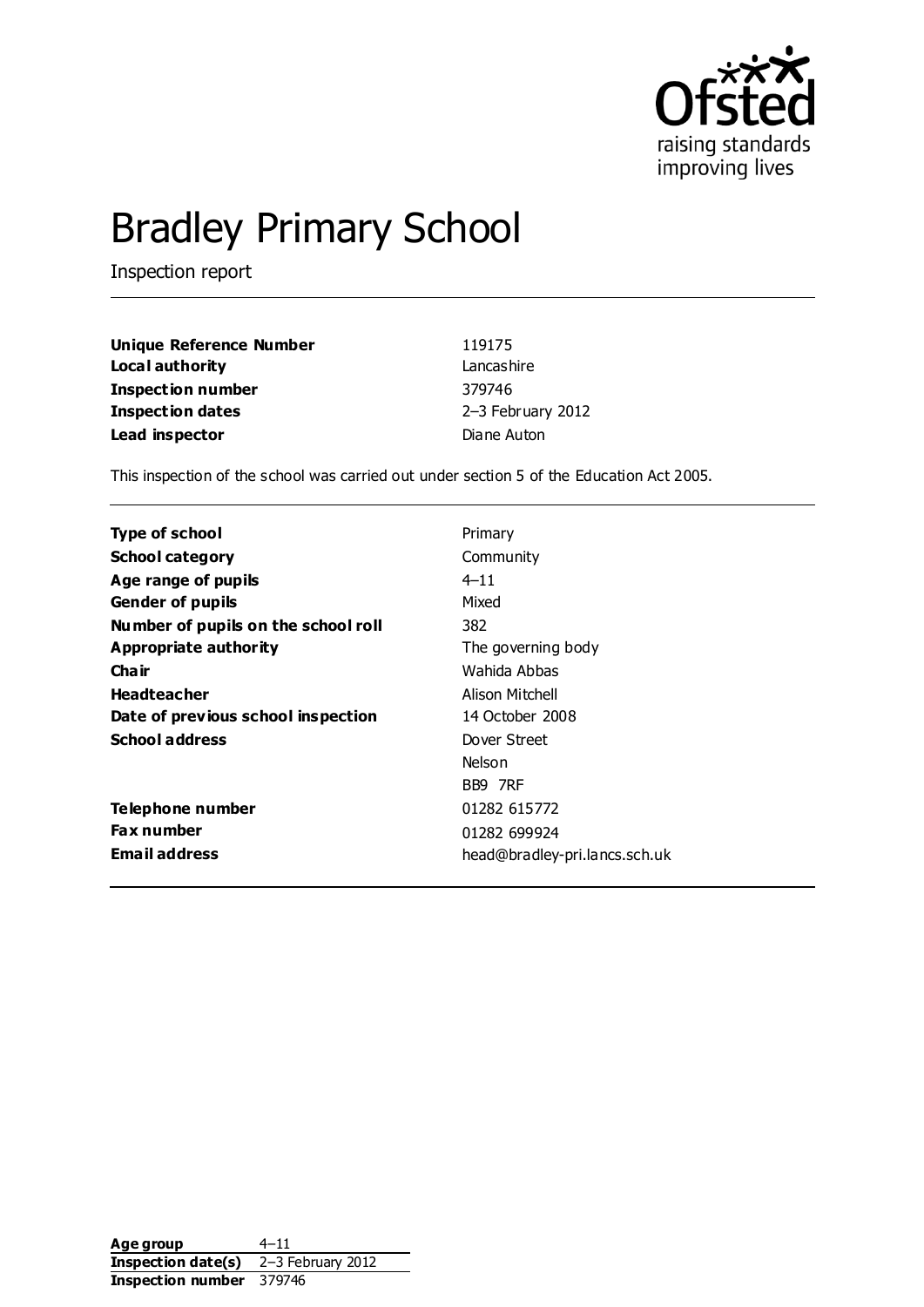

You can use Parent View to give Ofsted your opinion on your child's school. Ofsted will use the information parents and carers provide when deciding which schools to inspect and when.

You can also use Parent View to find out what other parents and carers think about schools in England. You can visit [www.parentview.ofsted.gov.uk,](../../../../../../../Documents%20and%20Settings/RIPC/Local%20Settings/Temporary%20Internet%20Files/Content.IE5/HSZSRU45/www.parentview.ofsted.gov.uk) or look for the link on the main Ofsted website: [www.ofsted.gov.uk](../../../../../../../Documents%20and%20Settings/RIPC/Local%20Settings/Temporary%20Internet%20Files/Content.IE5/HSZSRU45/www.ofsted.gov.uk)

The Office for Standards in Education, Children's Services and Skills (Ofsted) regulates and inspects to achieve excellence in the care of children and young people, and in education and skills for learners of all ages. It regulates and inspects childcare and children's social care, and inspects the Children and Family Court Advisory Support Service (Cafcass), schools, colleges, initial teacher training, work-based learning and skills training, adult and community learning, and education and training in prisons and other secure establishments. It assesses council children's services, and inspects services for looked after children, safeguarding and child protection.

Further copies of this report are obtainable from the school. Under the Education Act 2005, the school must provide a copy of this report free of charge to certain categories of people. A charge not exceeding the full cost of reproduction may be made for any other copies supplied.

If you would like a copy of this document in a different format, such as large print or Braille, please telephone 0300 123 4234, or email [enquiries@ofsted.gov.uk](mailto:enquiries@ofsted.gov.uk)

You may copy all or parts of this document for non-commercial purposes, as long as you give details of the source and date of publication and do not alter the information in any way.

To receive regular email alerts about new publications, including survey reports and school inspection reports, please visit our website and go to 'Subscribe'.

Piccadilly Gate Store Street Manchester M1 2WD

T: 0300 123 4234 Textphone: 0161 618 8524 [enquiries@ofsted.gov.uk](mailto:enquiries@ofsted.gov.uk) [www.ofsted.gov.uk](http://www.ofsted.gov.uk/)



© Crown copyright 2012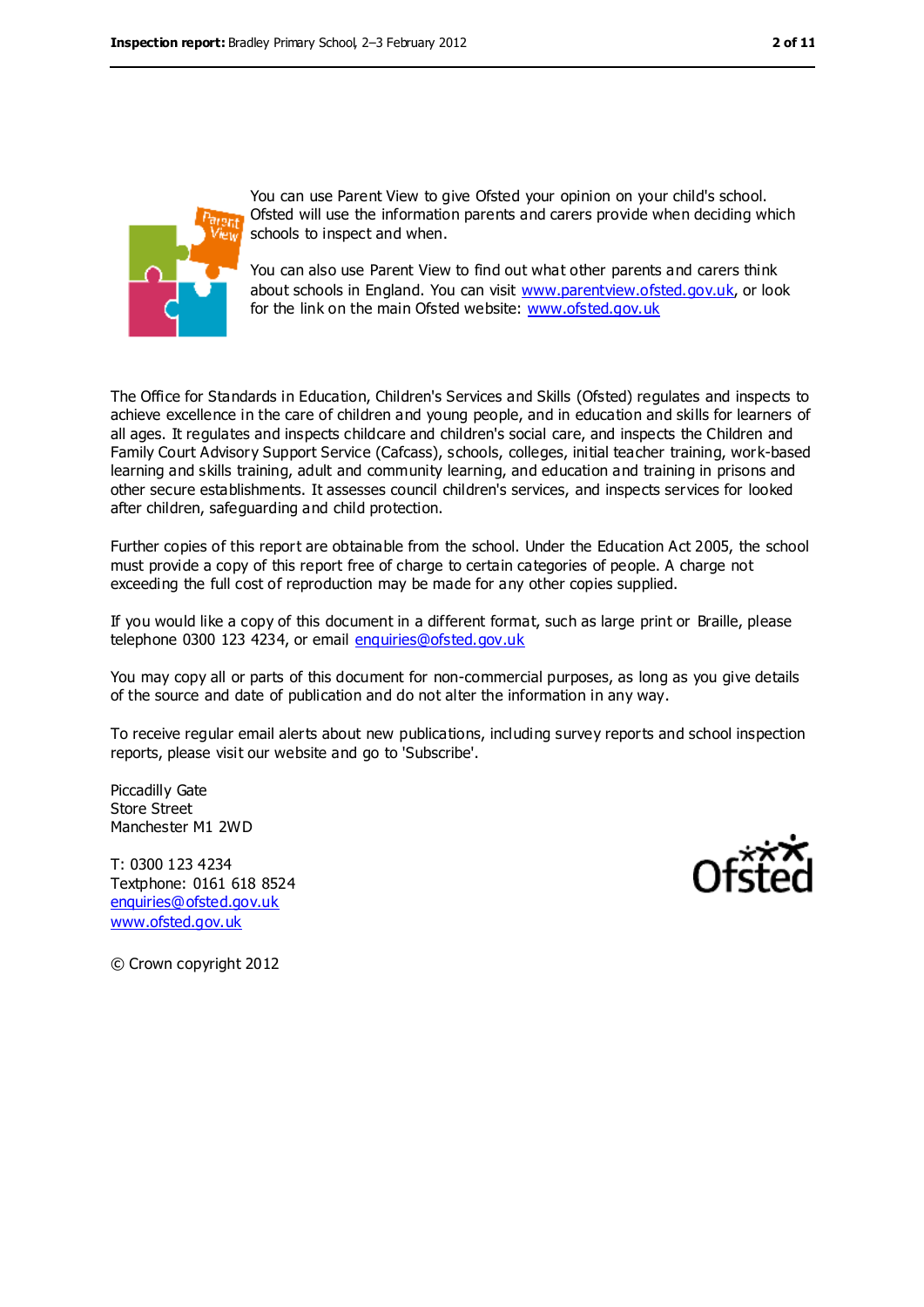# **Introduction**

Inspection team

Diane Auton Elaine Maloney

Additional inspector Additional inspector Terry Bond **Additional inspector** 

This inspection was carried out with two days' notice. The inspectors visited 16 teachers in their classrooms and observed 19 lessons. They listened to pupils read in Key Stage 1 and observed the teaching of letters and sounds in the Early Years Foundation Stage and Key Stage 1. They held meetings with members of the governing body, staff, groups of pupils and parents and carers. The inspectors observed the school's work and looked at a number of documents, including the school development plan, safeguarding and equality policies and minutes of the governing body meetings. Parents and carers did not respond to the online questionnaire (Parent View) in sufficient numbers, in order to aid inspection planning. However, inspectors reviewed information provided by parents and carers in 94 completed questionnaires. They also took into account the views of pupils in Key Stage 2 and those of staff expressed in the questionnaires they returned.

# **Information about the school**

The school is larger than most primary schools. The proportion of pupils known to be eligible for free school meals is average. The proportion of disabled pupils, pupils with special educational needs or with a statement of special educational needs is also average. Most pupils are British Asian, with a small proportion of White British pupils. Most pupils do not speak English as their home language and most are at a very early stage of learning to speak and understand English when they join the Early Years Foundation Stage. The school meets the current floor standard.

Since its last inspection, the school has experienced significant staffing turbulence, including both personnel changes and long-term, health-related absences; some of the latter are still ongoing. The school did not have an appointed headteacher during the school year 2009- 2010. A new headteacher came into post in September 2010 and a new assistant headteacher was appointed in November 2010.

Since its last inspection, the school has achieved the Sports Quality Mark, the Quality in Study Support and Extended Services award from Canterbury Christ Church University and accreditation from Salford University for creative listening training. The school provides a breakfast club every day during term time.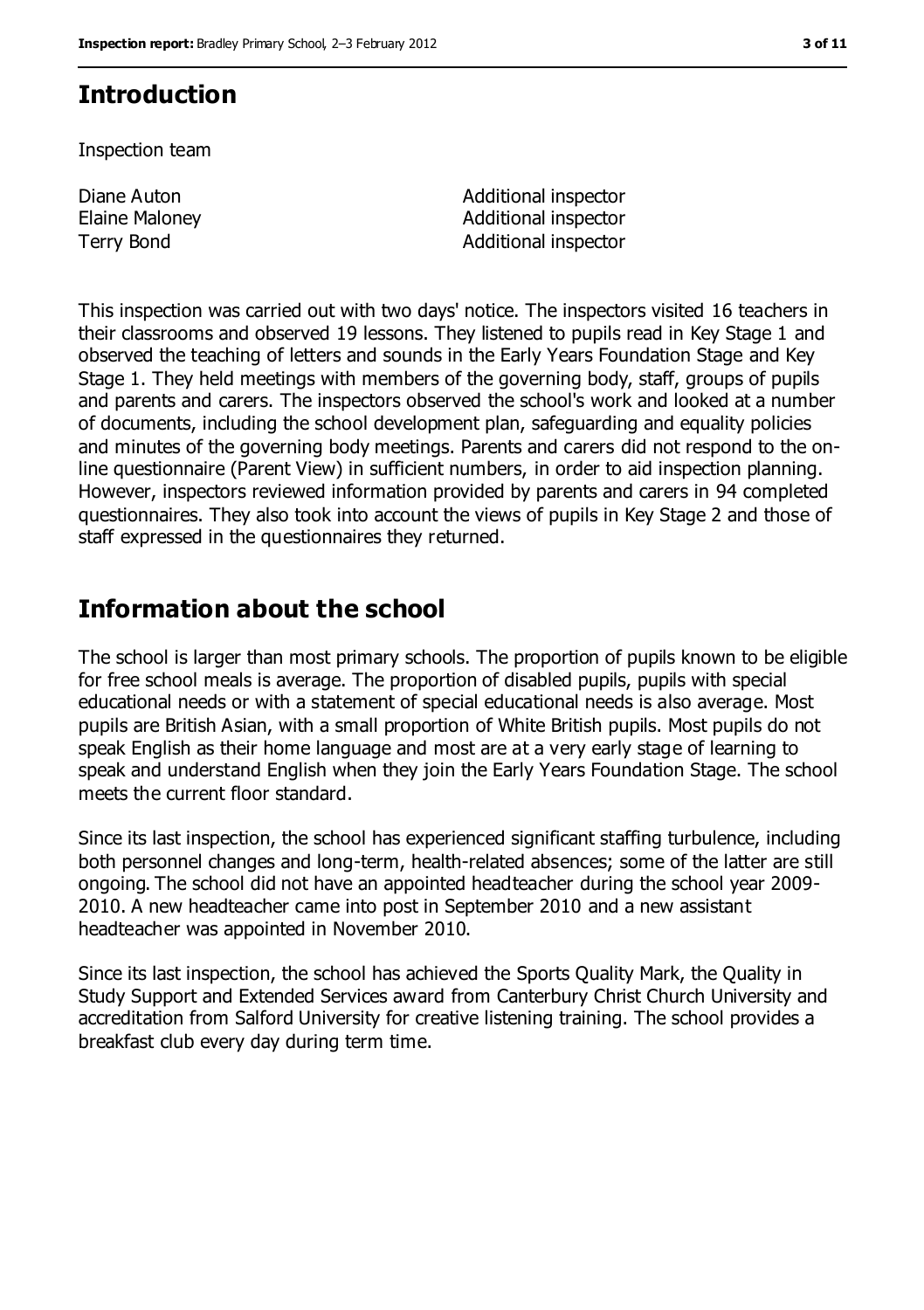**Inspection grades: 1 is outstanding, 2 is good, 3 is satisfactory and 4 is inadequate** Please turn to the glossary for a description of the grades and inspection terms

# **Inspection judgements**

| <b>Overall Effectiveness</b> |  |
|------------------------------|--|
|------------------------------|--|

| <b>Achievement of pupils</b>          |  |
|---------------------------------------|--|
| <b>Quality of teaching</b>            |  |
| <b>Behaviour and safety of pupils</b> |  |
| <b>Leadership and management</b>      |  |

## **Key Findings**

- The school's overall effectiveness is currently satisfactory. Children join the Reception class with skills considerably below those usually expected for their age; they make a good start in the Early Years Foundation Stage. Attainment by the end of Year 6 has been below average for several years, because progress rates have been uneven as pupils move up through the school. Actions taken to address this in the last and current years are starting to make an impact, however, and, as a result, progress is improving, often rapidly, and pupils' attainment is starting to rise. There has not been time for these improvements to be reflected in assessment outcomes at the end of the key stages.
- Teaching is satisfactory rather than good overall, because it is inconsistent across classes. Although good and outstanding teaching was seen during the inspection, in a significant minority of lessons, teaching was only satisfactory. Work in pupils' books in most classes showed that they benefit from good advice and direction provided through constructive marking; in some classes, however, marking is less helpful and pupils make slower progress.
- Pupils feel extremely safe and secure in school. Their behaviour is good, often excellent, and they are considerate of others. Older pupils frequently act as buddies to younger ones, enhancing the school's supportive 'family' ethos. Pupils work hard in lessons and take a pride in their work and achievements.
- The new headteacher has created a positive team ethos and the governing body and staff share her vision for taking the school forward. Effective monitoring has helped to lift the overall quality of teaching, but there is more to do to ensure consistency. The curriculum is designed well so that lessons are interesting and engaging for pupils. The school development plan sets out appropriate actions to bring about improvement, but success criteria are not defined sharply enough, and this reduces leaders' ability to assess the impact of their actions.

Schools whose overall effectiveness is judged satisfactory may receive a monitoring visit by an Ofsted inspector before their next section 5 inspection.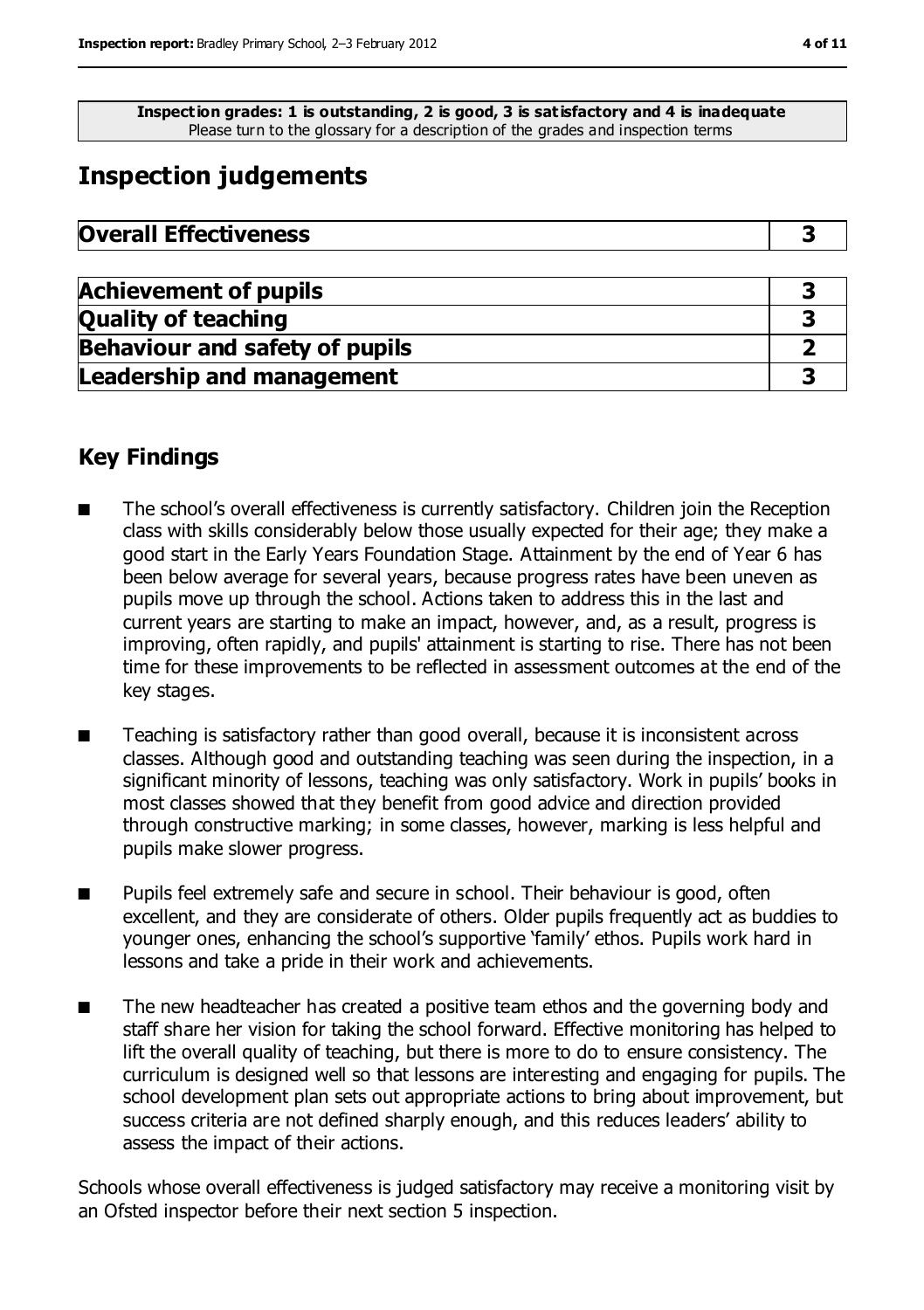# **What does the school need to do to improve further?**

- Reinforce the ongoing drive to raise attainment and accelerate the rate of pupils' progress by:
	- ensuring through rigorous monitoring that the quality of teaching is consistently good or better across the school
	- improving consistency in the quality of marking, so that marking always gives pupils clear guidance about the next steps they need to take in order to improve their work
	- defining precise success criteria in the school development plan, so that the impact of actions can be measured accurately to provide an overview of school performance.

# **Main Report**

#### **Achievement of pupils**

Pupils' overall achievement is satisfactory. This is an improving picture, however. Pupils are responsive in lessons and they apply themselves diligently to their work. They are enthusiastic learners, sometimes becoming deeply absorbed in their activities in lessons. They listen carefully to instructions, work well with a partner or in a group, discuss and share ideas collaboratively. Pupils working in a writing activity in Year 6, for example, provided constructive criticism and advice for each other, re-drafting their writing in detailed discussion with their partners in the lesson. This was clearly helping them to raise the standard of their work. Attainment across the school is below average but is improving rapidly and is now much closer to age-related expectations.

Despite their exceptionally low starting points on entry to the Early Years Foundation Stage, children settle in quickly and develop interest, curiosity and positive attitudes to learning in the Reception classes. Good teaching and sensitive support enable them to establish basic English language skills successfully during their first year in school. Pupils throughout the school progress increasingly well in developing linguistic skills and confidence. In Year 6, for example, pupils showed they were able to discuss complex issues in a literacy lesson and could identify and explain inference in a text.

The good teaching in most classes is enabling pupils to approach more challenging tasks with growing confidence. In the minority of classes where teaching is less effective, however, progress is slower. Across the school, pupils' rate of progress in literacy has started to accelerate. Regular, well-targeted teaching of letters and the sounds they make and well-structured guided reading sessions are giving younger pupils the tools they need to move their learning forward. Pupils are using their developing skills to read new or difficult words and they read with interest and enjoyment. Attainment in reading by the end of the Year 2 and Year 6 is now broadly average.

Evidence from the school's assessment data, from lesson observations and from scrutiny of work in pupils' books all confirmed that progress is at least satisfactory in all year groups, in reading, writing and mathematics. Pupils with special educational needs and those with disabilities make satisfactory, often good, progress, as a result of the well-targeted support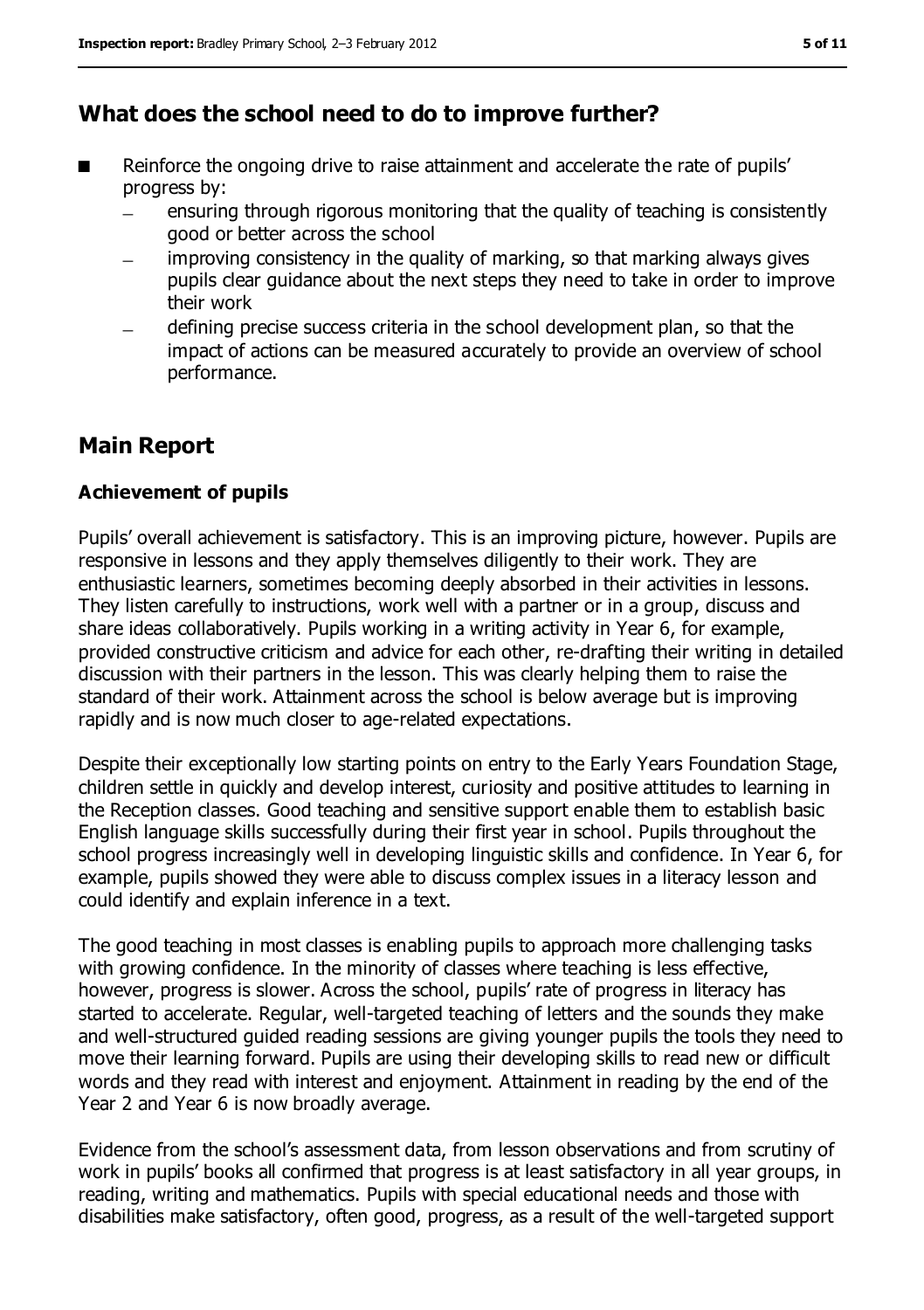the school provides for them. Overall, the majority of parents' and carers' responses indicated that they are happy with their children's progress and attainment.

#### **Quality of teaching**

With few exceptions, parents and carers indicate that they are pleased with the quality of teaching provided for their children. Most lessons are planned well to take the range of learners' needs into account. The pace of learning is brisk and this is helping pupils to progress well in good or outstanding lessons. Most teachers have high expectations of pupils. Teaching assistants contribute well to all pupils' learning and progress and particularly to that of pupils with additional needs. Excellent relationships in the classroom mean that pupils are secure and happy and ready to learn. In the small number of less effective lessons seen, pupils' interests were not fully captured and tasks were not always matched well to their learning needs.

Pupils work in teaching sets grouped according to pupils' attainment in mathematics in Key Stage 2 and in English in Years 4, 5 and 6. This relatively new strategy is starting to have a positive impact on outcomes for pupils, especially where it is supported by good or outstanding teaching. Pupils of lower and average ability benefit considerably from smaller group teaching and the pace of learning is usually brisk for more-able pupils. Imaginative teaching strategies are sometimes used to good effect, bringing learning alive for pupils. For example, a vibrant literacy activity in the Reception classes was based on the story of 'The Green Queen'. Children greatly enjoyed asking questions and exploring the events in the story with staff who were in role and costume. They were totally captivated and engaged by the activity and made very good progress in speaking and listening during the session.

Curriculum planning often contributes well to pupils' good spiritual, moral, social and cultural development. In some of the most effective lessons, pupils were encouraged to consider complex and sensitive issues. In Year 6, for example, pupils had been reading 'Goodnight Mr. Tom' by Michelle Magorian. In the literacy lesson, they explored and developed alternatives to the course of events in the story and the impact such changes could have on characters' feelings and actions. They showed mature understanding and empathy, they listened very well to each other's ideas and went on to produce written accounts of good quality.

#### **Behaviour and safety of pupils**

Pupils' behaviour is good and often excellent. All pupils are fully included in every aspect of school life. Pupils show a sensitive awareness of the individual needs of their peers who have special educational needs and those with disabilities. In conversation with an inspector, pupils remarked that, 'We are all unique,' and spoke enthusiastically about a 'Face Me' project they had taken part in, which 'taught us more about how to understand each other'. They have great trust in the adults in school. They say that school is a safe place, 'teachers listen', and that help is always on hand if they encounter any problems. They have a welldeveloped understanding of different types of bullying and are able to explain clearly why they believe that there is no bullying in the school. Although a small minority of parents and carers express some concerns about bullying, most feel the school deals effectively with any behavioural issues that may occur.

The school works effectively in partnership with the parents and carers of any children whose circumstances make them potentially vulnerable, in order to help to break down any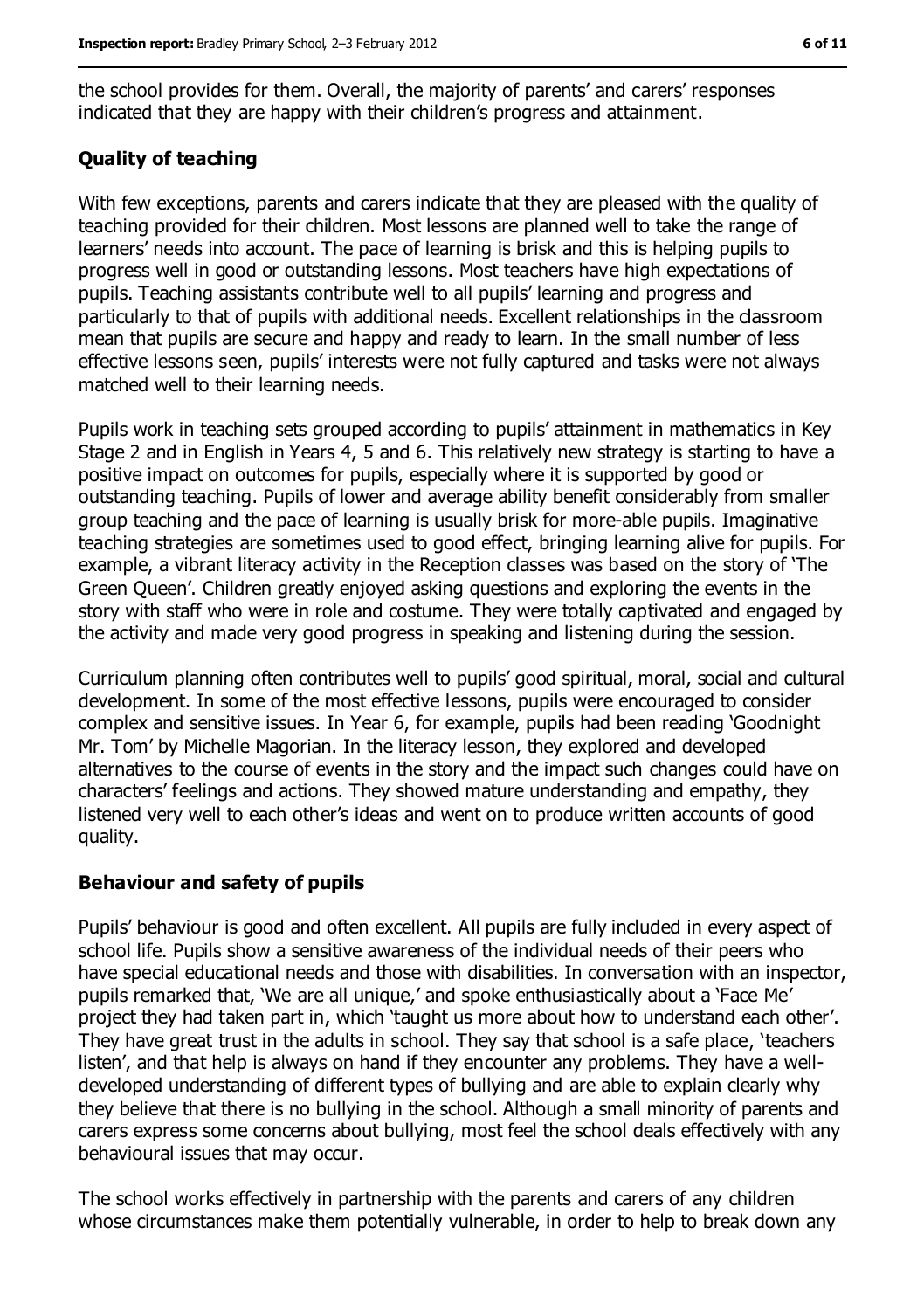barriers to learning and for them to make progress. The well-attended breakfast club gets the day off to a happy start. Attendance has improved rapidly during the past five terms and is now in line with the national average for primary schools.

#### **Leadership and management**

In her relatively short time in post, the headteacher has started to move the school forward. Staff at all levels contribute increasingly to helping drive improvement. The school chooses and plans appropriate actions for raising attainment and promoting pupils' learning and progress, although success criteria for measuring how well the school is doing are not sufficiently precise. The information gained from regular and rigorous progress reviews is used well to ensure appropriate levels of challenge and support in learning activities. The actively involved and well informed governing body is developing its capacity to challenge and hold the school to account. Areas for improvement have been identified accurately and work is under way to address them. All of these factors mean that the school has satisfactory capacity to continue to improve.

The school complies well with statutory requirements for safeguarding through well managed procedures and through an ongoing review of their effectiveness. The school supports the good promotion of equal opportunities and access to educational entitlement; discrimination of any kind is not tolerated.

The curriculum is good. This is because subjects are brought together in topics and themes that are interesting, relevant and engaging for pupils. The curriculum is enriched by opportunities for pupils to develop skills in sports and the arts and by an exceptional range of after-school activities. Pupils spoke enthusiastically about many of these, which include Modern Arabic, forensic science, Bollywood dancing and a 'book café', saying that 'everyone wants to come to the clubs!' A range of visitors and visits, including residential trips, contributes effectively to promoting pupils' academic, personal, social, health and citizenship education.

Pupils' spiritual, moral, social and cultural development is good. Pupils clearly understand and adhere to the school's simple code for behaviour. They show an excellent understanding of the sound moral and social values the school promotes. There are many opportunities in lessons and assemblies for them to reflect on and discuss important issues and they show mature and thoughtful attitudes in their discussions. They are gaining valuable cultural insights through the school's active involvement with local initiatives, such as the multi-faith Building Bridges Pendle project, and with projects in Pakistan, through the Pakistani Welfare Forum.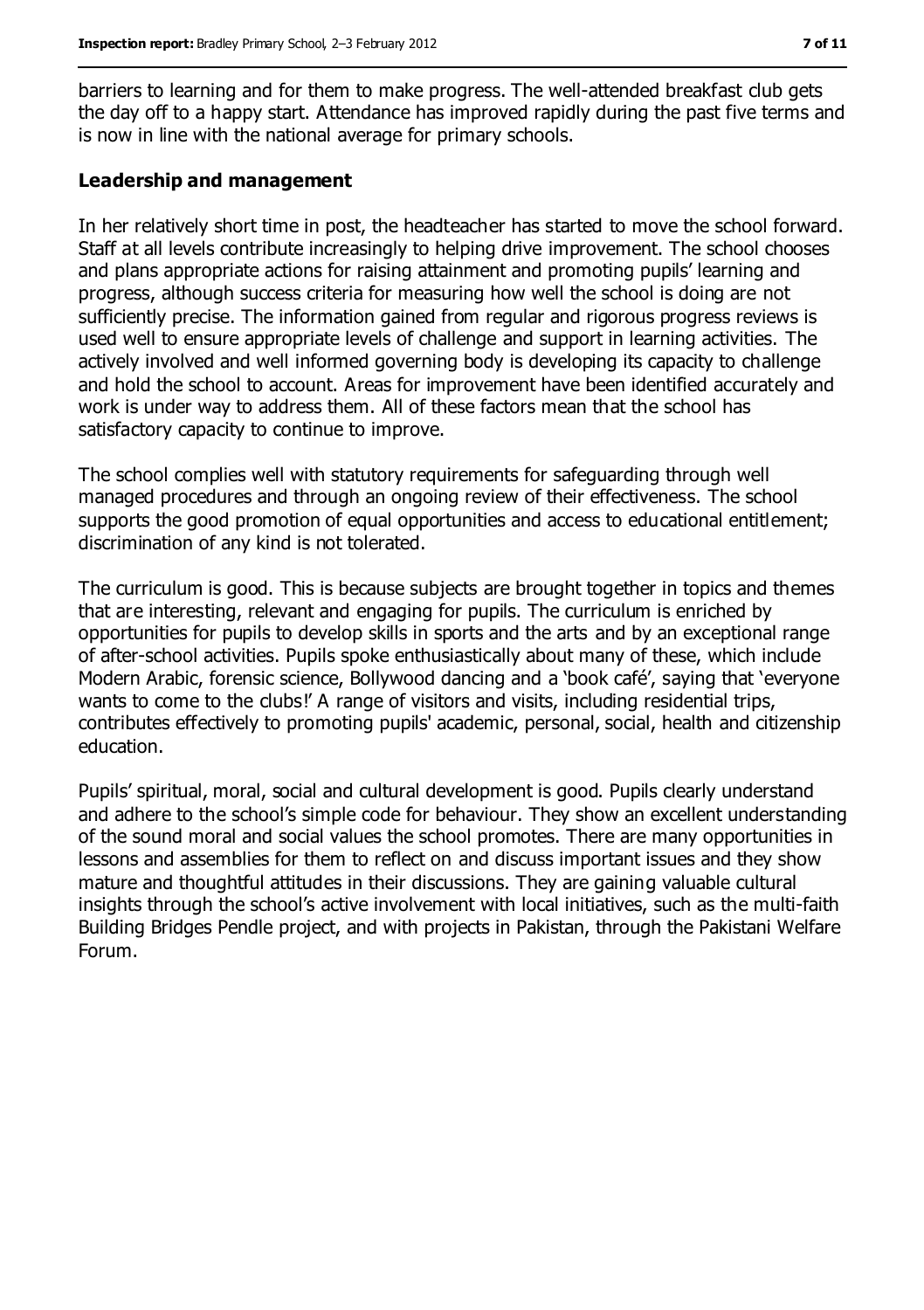# **Glossary**

# **What inspection judgements mean**

| Grade   | <b>Judgement</b> | <b>Description</b>                                                                                                                                                                                                            |
|---------|------------------|-------------------------------------------------------------------------------------------------------------------------------------------------------------------------------------------------------------------------------|
| Grade 1 | Outstanding      | These features are highly effective. An outstanding school<br>provides exceptionally well for all its pupils' needs.                                                                                                          |
| Grade 2 | Good             | These are very positive features of a school. A school that is<br>good is serving its pupils well.                                                                                                                            |
| Grade 3 | Satisfactory     | These features are of reasonable quality. A satisfactory school<br>is providing adequately for its pupils.                                                                                                                    |
| Grade 4 | Inadequate       | These features are not of an acceptable standard. An<br>inadequate school needs to make significant improvement in<br>order to meet the needs of its pupils. Ofsted inspectors will<br>make further visits until it improves. |

### **Overall effectiveness of schools**

|                       | Overall effectiveness judgement (percentage of schools) |      |                     |                   |
|-----------------------|---------------------------------------------------------|------|---------------------|-------------------|
| <b>Type of school</b> | <b>Outstanding</b>                                      | Good | <b>Satisfactory</b> | <b>Inadequate</b> |
| Nursery schools       | 46                                                      | 46   |                     |                   |
| Primary schools       |                                                         | 47   | 40                  |                   |
| Secondary schools     | 14                                                      | 38   | 40                  |                   |
| Special schools       | 28                                                      | 48   | 20                  |                   |
| Pupil referral units  | 15                                                      | 50   | 29                  |                   |
| All schools           |                                                         | 46   | 38                  |                   |

New school inspection arrangements have been introduced from 1 January 2012. This means that inspectors make judgements that were not made previously.

The data in the table above are for the period 1 September 2010 to 31 August 2011 and represent judgements that were made under the school inspection arrangements that were introduced on 1 September 2009. These data are consistent with the latest published official statistics about maintained school inspection outcomes (see [www.ofsted.gov.uk\)](../../../../../../../Documents%20and%20Settings/RIPC/Local%20Settings/Temporary%20Internet%20Files/Content.IE5/HSZSRU45/www.ofsted.gov.uk).

The sample of schools inspected during 2010/11 was not representative of all schools nationally, as weaker schools are inspected more frequently than good or outstanding schools.

Primary schools include primary academy converters. Secondary schools include secondary academy converters, sponsor-led academies and city technology colleges. Special schools include special academy converters and non-maintained special schools.

Percentages are rounded and do not always add exactly to 100.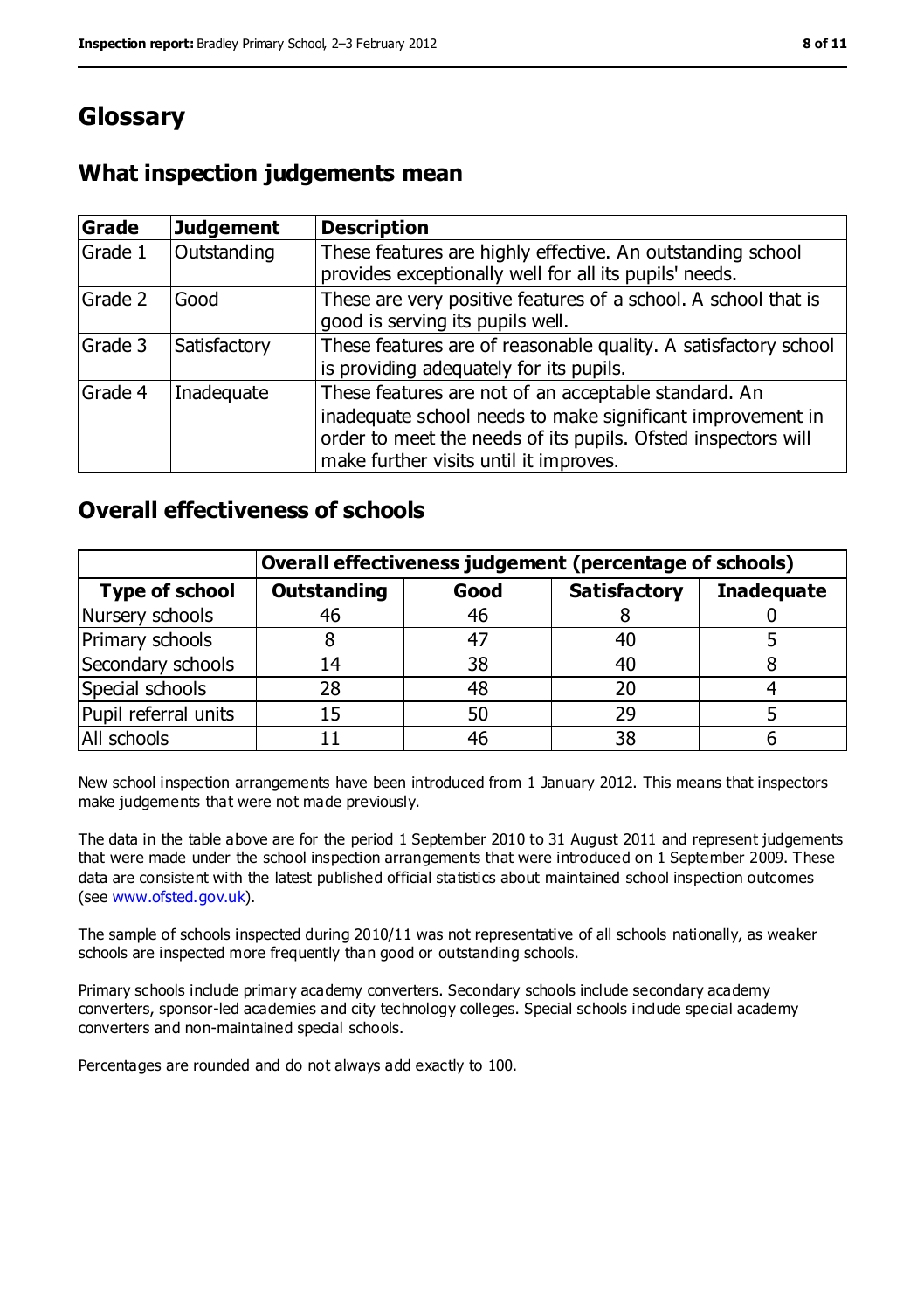# **Common terminology used by inspectors**

| Achievement:                  | the progress and success of a pupil in their learning and<br>development taking account of their attainment.                                                                                                           |
|-------------------------------|------------------------------------------------------------------------------------------------------------------------------------------------------------------------------------------------------------------------|
| Attainment:                   | the standard of the pupils' work shown by test and<br>examination results and in lessons.                                                                                                                              |
| Behaviour                     | how well pupils behave in lessons, with emphasis on their<br>attitude to learning. Pupils' punctuality to lessons and their<br>conduct around the school.                                                              |
| Capacity to improve:          | the proven ability of the school to continue improving based<br>on its self-evaluation and what the school has accomplished<br>so far and on the quality of its systems to maintain<br>improvement.                    |
| Leadership and<br>management: | the contribution of all the staff with responsibilities, not just<br>the governors and headteacher, to identifying priorities,<br>directing and motivating staff and running the school.                               |
| Learning:                     | how well pupils acquire knowledge, develop their<br>understanding, learn and practise skills and are developing<br>their competence as learners.                                                                       |
| Overall effectiveness:        | inspectors form a judgement on a school's overall<br>effectiveness based on the findings from their inspection of<br>the school.                                                                                       |
| Progress:                     | the rate at which pupils are learning in lessons and over<br>longer periods of time. It is often measured by comparing<br>the pupils' attainment at the end of a key stage with their<br>attainment when they started. |
| Safety                        | how safe pupils are in school, including in lessons; and their<br>understanding of risks. Pupils' freedom from bullying and<br>harassment. How well the school promotes safety, for<br>example e-learning.             |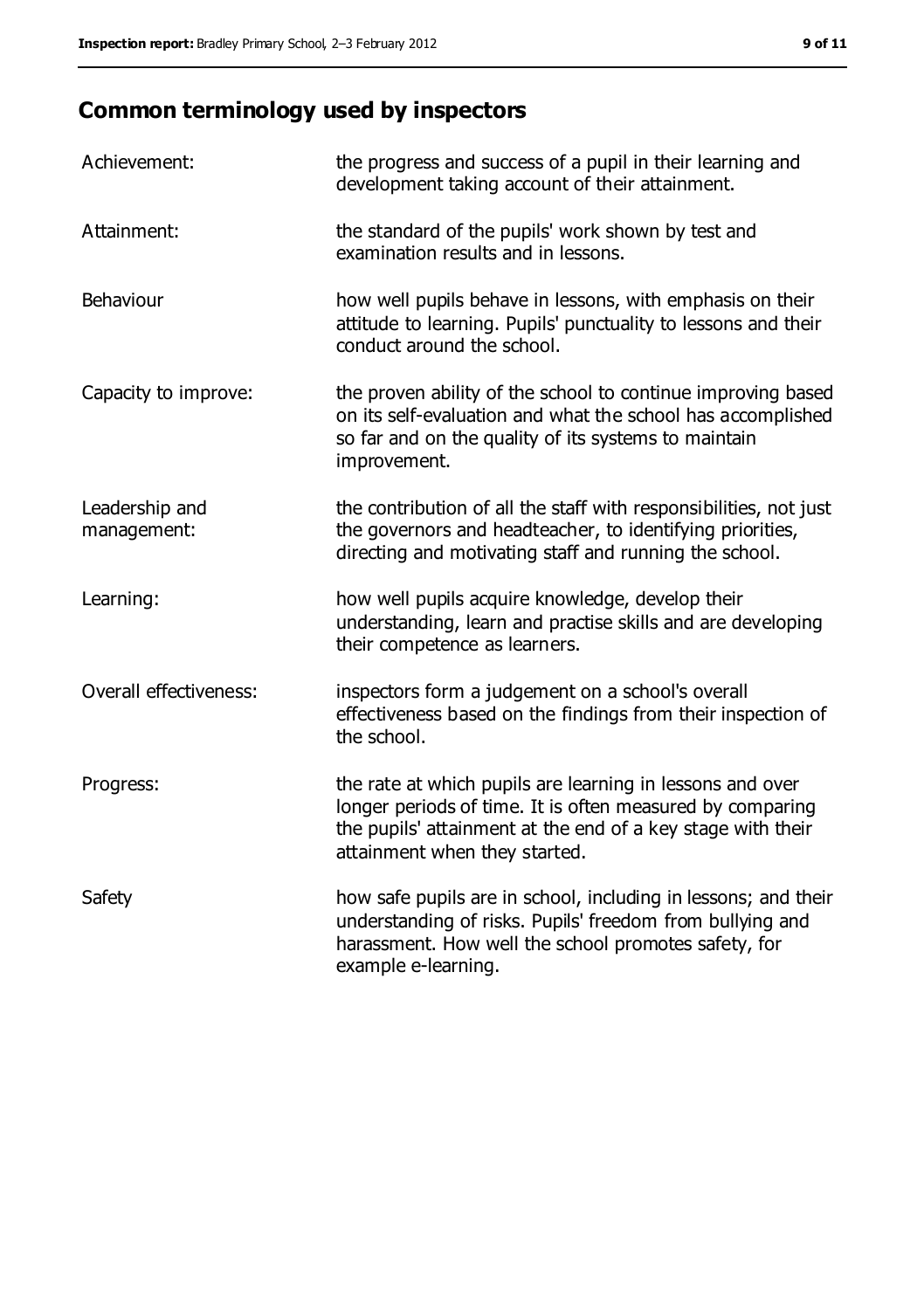#### **This letter is provided for the school, parents and carers to share with their children. It describes Ofsted's main findings from the inspection of their school.**



6 February 2012

Dear Pupils

#### **Inspection of Bradley Primary School, Nelson, BB9 7RF**

Thank you for the warm welcome you gave the inspectors when we visited your school. As you know, we came to see how well the school is doing and how you are all getting on with your learning. We enjoyed our visit very much and it was a great pleasure for us to meet you all.

We found that Bradley is a satisfactory school where many improvements are starting to happen. We saw that it is a happy place for you to learn in and grow together. Your education gets off to a good start in the Reception classes. You are well behaved and very polite young people. Your attendance has improved and is now average. Keep up the good work and see if you can make it even better! It was good to see that you work hard in your lessons, enjoy your work very much and get on very well with each other and with the grown-ups in school. They look after you well. They are working very hard, too, to make sure that you are provided with an interesting curriculum, and we were very pleased to hear you tell us how much you enjoy your lessons. Because of all this, your learning and progress are both improving.

The school's leaders agree with us that further improvements are needed, so that you can all achieve as well as possible. These are some things I have asked them to do next, because I think they will help your school to carry on improving.

- Make sure that teaching is always good or better.
- Make sure that, when teachers mark your books, they always give you clear advice on what to do next to improve your work.
- Improve the big plan that they make for the school each year by putting more details in it about how they are going to measure how well the school is doing.

You can help with all of this by continuing to be happy, hard-working learners. Thank you once again for a very enjoyable two days and best wishes for the future.

Yours sincerely

Diane Auton Lead inspector